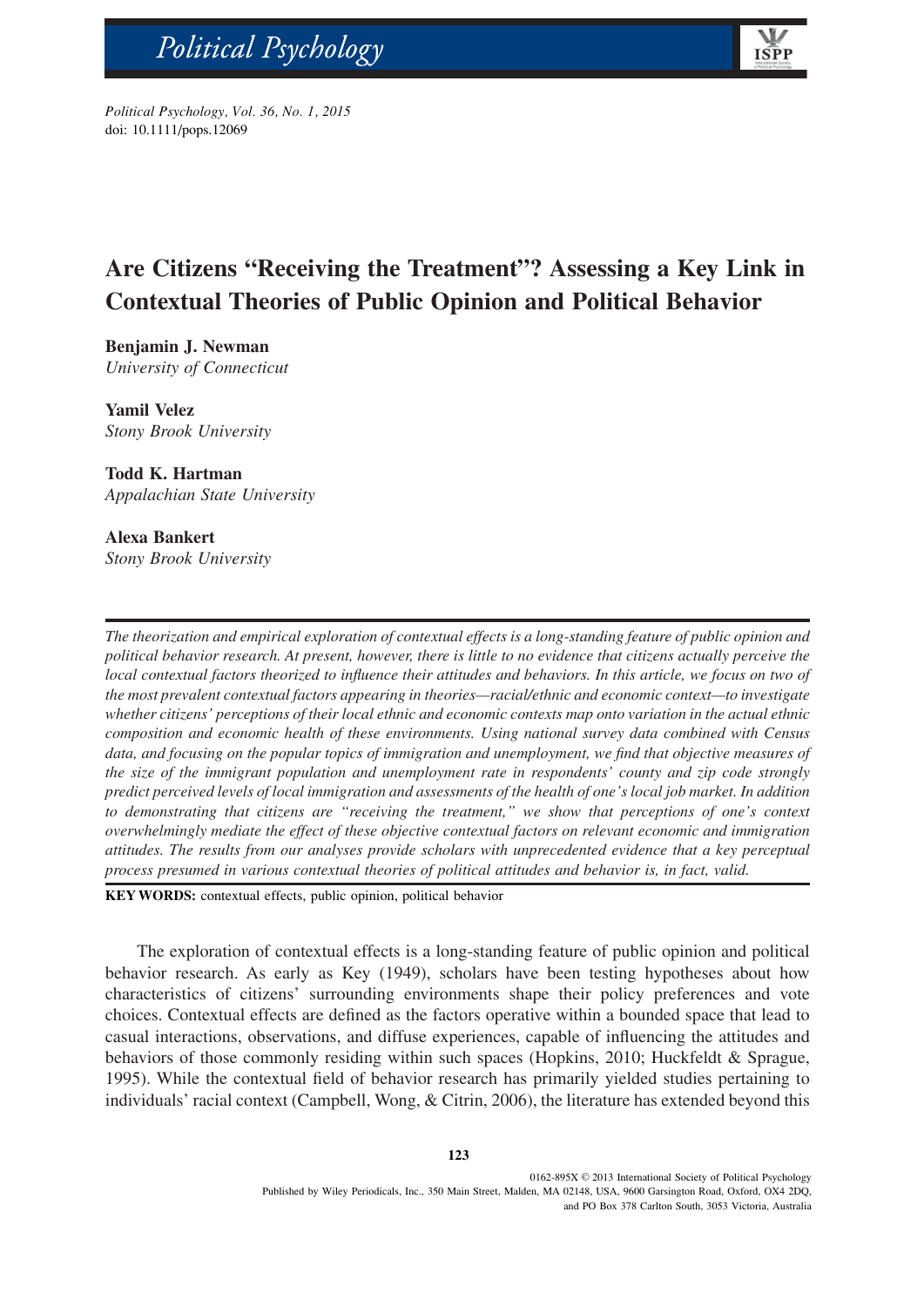domain to explore the impacts of other local environmental factors, such as economic conditions (Kam & Nam, 2008; Schissel, Wanner, & Frideres, 1989), political culture (Campbell et al., 2006), educational composition (Oliver & Mendelberg, 2000), sex norms (Gaines & Garand, 2010), and pollution levels (Blake, 2001).

There are several issues that plague contextual theories and analyses; for example, the selection of the appropriate geographic unit of analysis (e.g., county, MSA, census tract, etc.) (Hopkins, 2010; Oliver & Mendelberg, 2000) and endogeneity induced by residential self-selection (Achen & Shively, 1995; Oliver & Wong, 2003). Aside from these highly discussed problems, one critical issue facing contextual research pertains to the validity of a key theorized causal mechanism linking context to outcomes of interest, specifically, the question of whether individuals *actually perceive* the contextual factors stipulated to influence their attitudes and behaviors. In other words, if contextual factors serve as an environmental stimulus hypothesized to influence an outcome, then a crucial question is: Are citizens "receiving the treatment"? This question is germane to contextual theories, as most are predicated upon the presumption that contextual forces are being perceived. Despite the centrality of this presumption, it represents a hypothesis embedded within contextual theories that is largely untested.

For example, the racial threat hypothesis (Key, 1949) argues that the size of local minority populations will affect Whites' perceptions of intergroup competition and ultimately their level of support for antiminority policies and candidates. As noted by Hopkins (2010), one key precondition for this and similar contextual theories to hold is that citizens must perceive their racial context—to be exact, they must be aware of the existence and relative size of minority groups in their surrounding environment. Despite the existence of research assessing citizens' accuracy in gauging the size of *national* minority populations (e.g., Nadeau, Niemi, & Levine, 1993), there is little research at present directly assessing if, or how well, individuals attend to the size of *local* minority populations. This is particularly true in the case of immigration, where citizens' awareness of local immigrant populations has been drawn into question (Hopkins, 2010).

When moving to other environmental factors appearing in contextual theories, such as economic conditions, there is no evidence that individuals accurately perceive the degree of local unemployment or other indicators of economic vulnerability or distress. The absence of such evidence constitutes a gap in existing research given that the literature is replete with work exploring the effects of citizens' economic context, including its impact on racial and immigration attitudes (Campbell et al., 2006; Schissel et al., 1989), welfare policy preferences (Kam & Nam, 2008), beliefs about the causes of poverty (Hopkins, 2009), sociotropic evaluations (Books & Prysby, 1999; Hansford & Gomez, 2011; Weatherford, 1983), and economic voting more generally (Johnston et al., 2000).

In short, while the contextual effects research has grappled with issues such as geo-unit selection and residential self-selection, the literature has yet to directly test and confirm that citizens do perceive the variety of forces operating within their local environments. In this article, we take this issue to task. We focus upon two local environmental factors—ethnic and economic context, as they are most prevalent in research—and address two highly prominent corresponding issues, namely immigration and unemployment. In the following sections, we present data and analyses that assess (1) whether citizens perceive their ethnic and economic context and (2) the degree to which the effect of contextual variables on attitudinal outcomes is mediated by the perception of these environmental factors. In the first portion, we seek to determine whether citizens receive the treatment; in the second part, we assess the degree to which this connects context (i.e., the stimulus) to an attitudinal outcome (i.e., the response). We view the second part of our analysis as vital given that contextual theories stipulate perception of one's context, and subsequent cognitive processes (e.g., the perception of threat), as the path through which objective contextual factors influence policy preferences and political behavior.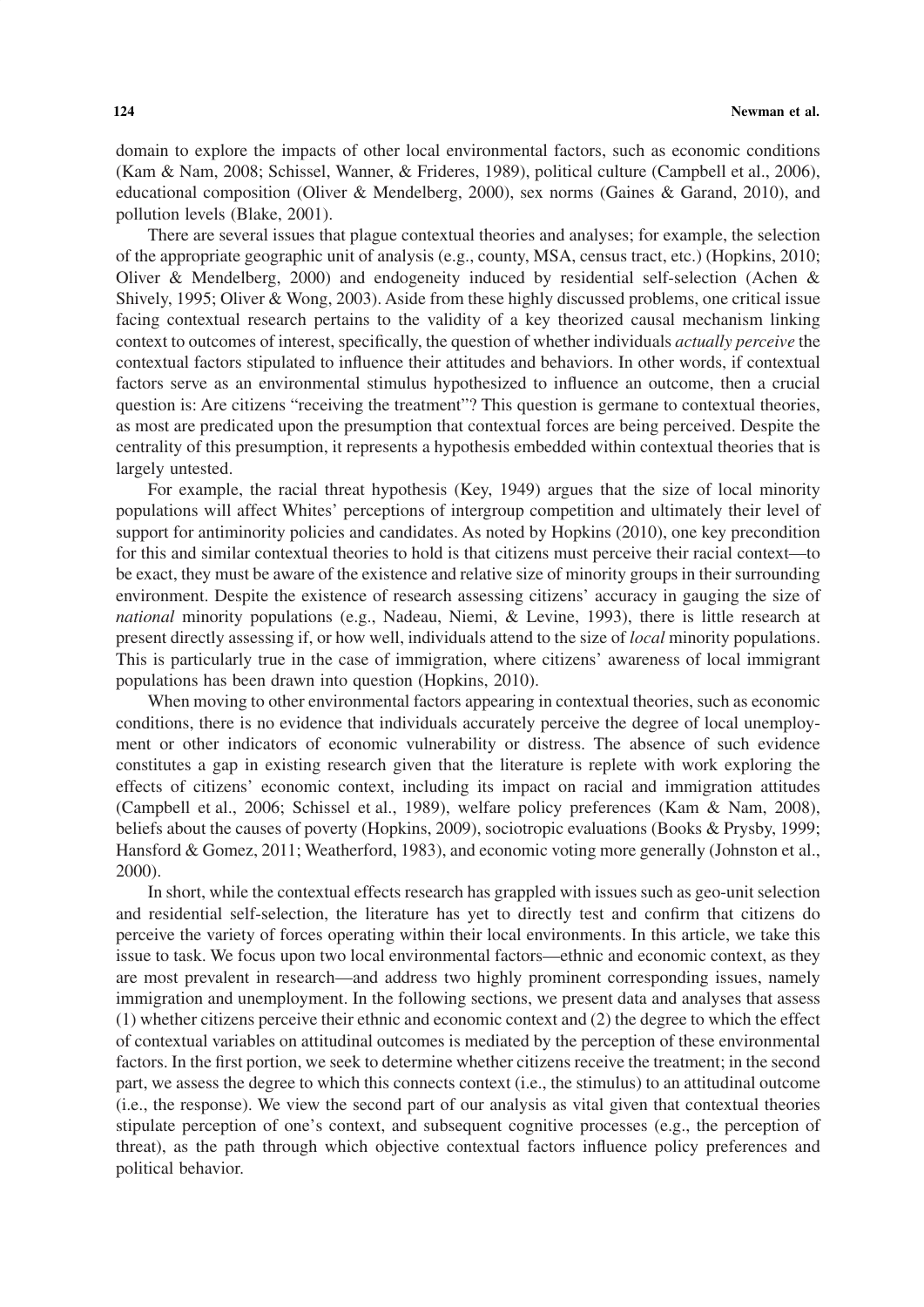#### **Data and Methods**

To perform our analyses, we rely upon a national survey of adult Americans conducted by the Pew Research Center for the People & the Press and the Pew Hispanic Center. This poll was conducted by telephone between February 8 and March 7, 2006, and contains a total sample size of  $N = 6,003<sup>1</sup>$ 

#### *Measurement*

To measure citizens' awareness of the amount of immigrants in their local contexts, we rely upon the following question: "How many recent immigrants would you say live in your area?" There are four ordered response options for this question: (1) "None," (2) "Only a few," (3) "Some," and (4) "Many." This item, labeled *Perceived Immigration*, will serve as the main perceptual dependent variable for our analyses of immigration context. To measure citizens' awareness of their local economic context, and specifically, the level of unemployment, we use the following item: "Thinking now about job opportunities where you live, would you say there are plenty of jobs available in your community or are jobs difficult to find?" This item has three response options: (1) "Plenty of jobs available," (2) "Lots of some jobs, few of others," and (3) "Jobs are difficult to find." This item, labeled *Perceived Jobs*, will serve as the main perceptual dependent variable for our analyses of economic context. We should note that although these ordinal variables are not as fine grained as continuous percentage-point estimates of ethnic populations and unemployment rates, research has demonstrated that many citizens suffer from innumeracy (e.g., Nadeau et al., 1993; Sigelman & Yanarella, 1986), revealing that such estimates tend to be difficult for citizens to provide and are error prone. Given this, we believe that these ordinal items, while coarse, may better map onto the relatively imprecise nature in which citizens perceive gradations in the ethnic and economic characteristics of their context.

To measure objective levels of local immigration, we relied upon the 2000 Decennial Census<sup>2</sup> to obtain measures of the percent foreign-born<sup>3</sup> in each respondent's county and zip code of residence. Within our data, the correlation between county and zip-code immigrant populations is relatively high (r = .67), suggesting that respondents residing in immigrant-heavy counties will also likely have larger immigrant populations in their more immediate neighborhood. To measure actual unemployment, we use the 2000 Census to obtain measures of the percent of unemployed individuals residing within each respondent's county and zip code. The correlation between county and zip-code unemployment is much weaker  $(r = .45)$ , which suggests that there are many respondents living in neighborhoods that are more (or less) economically distressed relative to their county as a whole.

Our analyses included a variety of controls: education, income, age, gender  $(1 = male)$ , race  $(1 = black)$ , ethnicity  $(1 = Hispanic)$ , and homeownership  $(1 = homeower)$ . To control for the potential role of personal economic concerns in shaping attention to immigrant populations and

<sup>&</sup>lt;sup>1</sup> This survey contains an oversample of respondents from five major metropolitan areas (Chicago, Las Vegas, Phoenix, Raleigh-Durham, and Washington, DC). While our analyses include these oversamples, the results from our analyses remain unchanged when excluding these oversamples.

<sup>&</sup>lt;sup>2</sup> Given that our survey data is from 2006, we would have preferred to have used Census data from that same year; however, the 2006 American Community Survey only provides data for roughly 800 counties with large populations and, more importantly, does not provide zip-code-level estimates for our variables of interest. While the 2005–2009 and 2006–2010 American Community Surveys do overlap in time with our Pew survey and provide more complete data for counties and zips, these estimates are based upon five-year data collections and thus include data collected after 2006. Our key contextual results from the 2000 Census do not change when using 2005–2009 ACS data.

<sup>3</sup> Given that the question wording for our *Perceived Immigration* item refers to "recent immigrants," we reran our models at the county and zip level substituting percent foreign-born in 2000 for percent of *recent* foreign-born (foreign-born that entered the United States in the year 2000 or later). The results in Table 1 hold when reestimating our models with this alternative measure.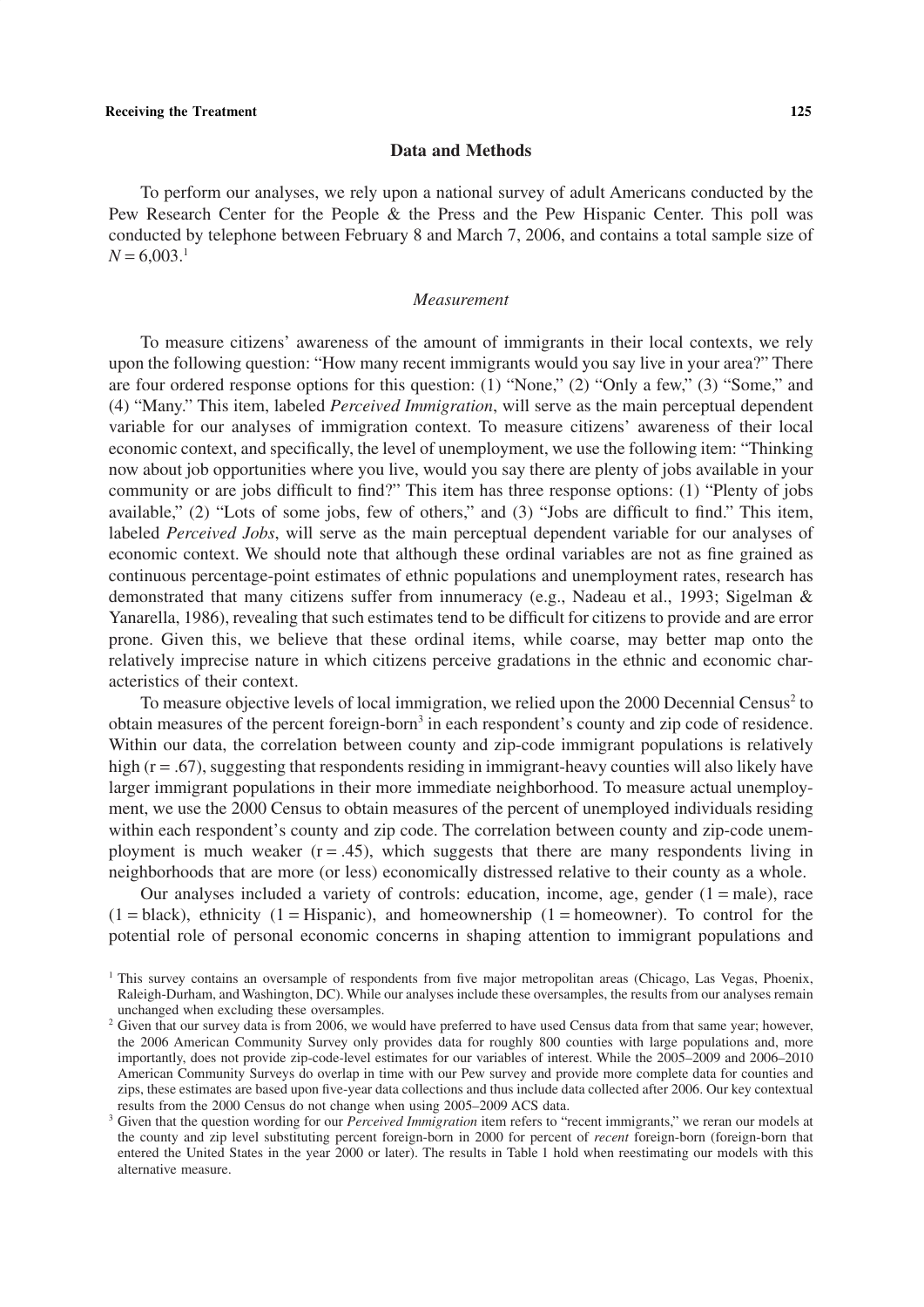**Table 1.** The Effect of Objective Ethnic Context on Perceived Amount of Local Immigration

|                                | County Level              | Zip Level          |
|--------------------------------|---------------------------|--------------------|
| <b>Contextual Level</b>        |                           |                    |
| Percent foreign-born           | $2.38***$ $(.326)$        | $3.89***$ $(.252)$ |
| <b>Individual Level</b>        |                           |                    |
| Education                      | $.316***(.098)$           | $.311**$ $(.116)$  |
| Income                         | $-.021(.133)$             | .056(.130)         |
| Age                            | $-.008***$ (.002)         | $-.007***$ (.002)  |
| Gender                         | $-.040(.044)$             | $-.083(.053)$      |
| <b>Black</b>                   | $-482***(0.127)$          | $-.464***$ (.089)  |
| Hispanic                       | $-.2338^{\dagger}$ (.144) | $-415***$ (.102)   |
| Homeowner                      | $-.072(.067)$             | $-.059(.077)$      |
| Unemployed                     | $.3298^{\dagger}$ (.175)  | $.406*(.207)$      |
| Pocketbook evaluations         | .139(.110)                | .061(.115)         |
| Ideology                       | .176(.111)                | .160(.116)         |
| Thresholds                     |                           |                    |
| Cut <sub>1</sub>               | $-2.48$ $(.200)$          | $-2.52(0.186)$     |
| Cut <sub>2</sub>               | $-.539(.180)$             | $-.553(.174)$      |
| Cut <sub>3</sub>               | .795(.172)                | .807(.172)         |
| N                              | 6,003                     | 5,369              |
| Number of clusters             | 928                       | 2,350              |
| <b>Effect Size</b>             |                           |                    |
| $\Delta$ Pr (Y = "Many Recent" |                           |                    |
| Immigrants") due to $\Delta$   |                           |                    |
| inpercent foreign-born         |                           |                    |
| $Min \rightarrow Max$          | .525                      | .675               |
| $1st \rightarrow 99th$         | .391                      | .516               |
| $5^{th} \rightarrow 95^{th}$   | .279                      | .401               |

*Note*. Entries are unstandardized coefficients from ordered logistic regressions using clustered standard errors. Reported effect sizes are based upon postestimation analysis of predicted probabilities using CLARIFY (King, Tomz, and Wittenberg, 2000) in Stata®. Reported effects represent the change in the probability of perceiving "Many Recent Immigrants" associated with 0 to 1, 1<sup>st</sup> to 99<sup>th</sup> percentile, and 5<sup>th</sup> to 95<sup>th</sup> percentile, changes in percent foreign-born.  $\phi$   $\uparrow$  *p* < .05, \*\**p* < .01, \*\*\**p* < .001. Significance levels based upon two-tailed hypothesis tests.

unemployment rates, all models include measures of employment status  $(1 =$  unemployed) and pocketbook evaluations. Last, to control for a possible effect of respondents' political leanings, all models include controls for ideological self-identification. For ease of interpretation, all variables were recoded to range from 0 to 1.<sup>4</sup> Given the ordinal nature of the perceived immigration and unemployment dependent variables and our use of county-level demographic predictors, we estimate ordered logistic regression models with clustered standard errors.

# **Results**

Tables 1 and 2 report the results from our analysis of the impact of objective measures of individuals' local context on their perceptions of their context. Beginning with immigration, Table 1 reveals that the percent foreign-born in respondents' county and zip both exerted significant effects on their perceptions of the amount of immigration in their local area. Moving from minimum to maximum immigrant-population size in respondents' county (i.e., from .24% to 46%) and zip (i.e., 0% to 73%) was associated with a significant increase in the probability of reporting "many" immigrants in one's local area. While the coefficient for the percent foreign-born is larger for zip

<sup>&</sup>lt;sup>4</sup> For more information about variable measurement and question wording, please see Appendix A.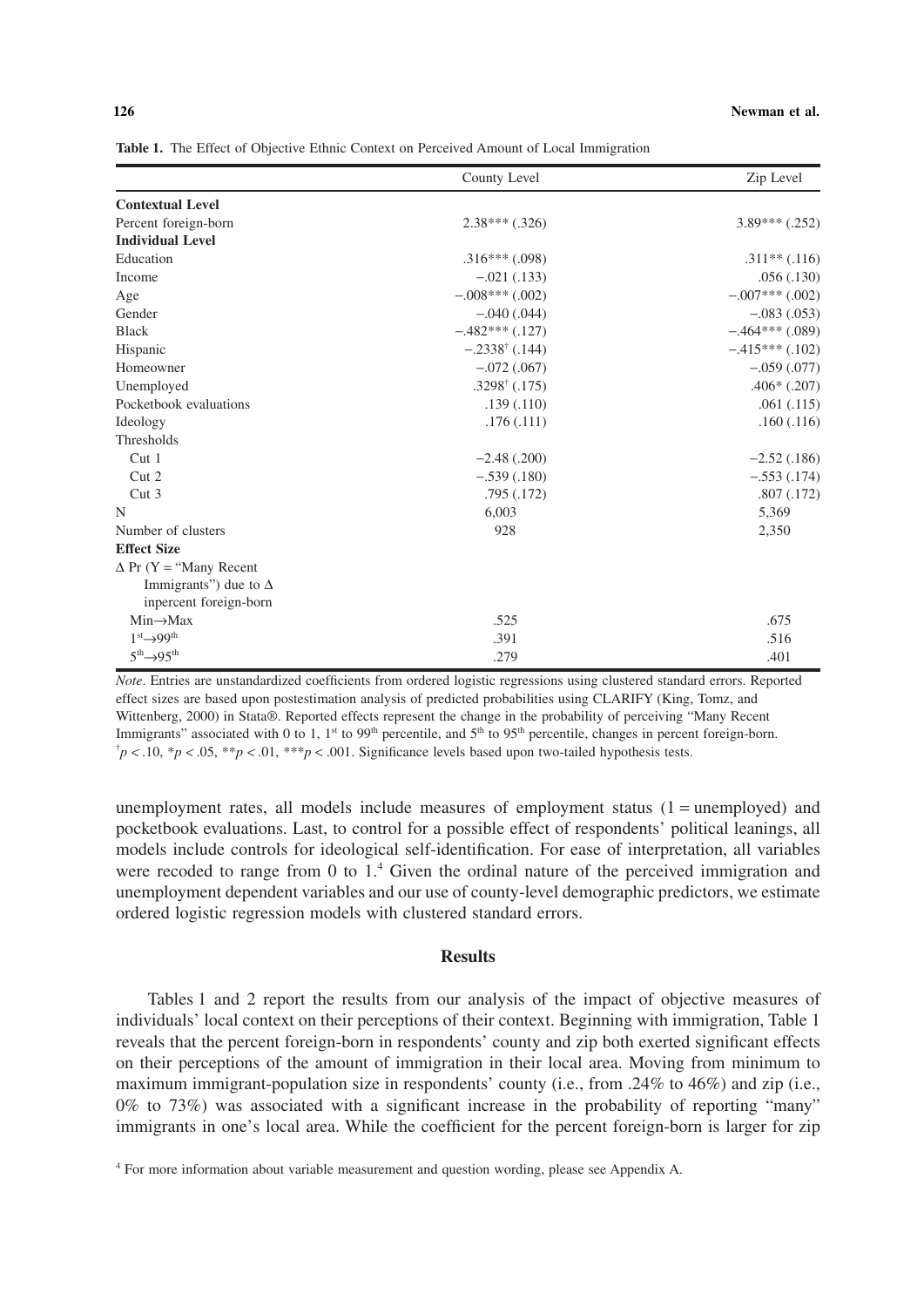# **Receiving the Treatment** 127

**Table 2.** The Effect of Objective Economic Context on Perceived Health of Local Job Market

|                                            | County Level            | Zip Level          |
|--------------------------------------------|-------------------------|--------------------|
| <b>Contextual Level</b>                    |                         |                    |
| Unemployment rate                          | $1.77^{\dagger}$ (1.05) | $3.94***(0.793)$   |
| <b>Individual Level</b>                    |                         |                    |
| Education                                  | $-.181(.122)$           | $-.200(.126)$      |
| Income                                     | $-1.02***$ (.122)       | $-0.992***(0.139)$ |
| Age                                        | .001(.002)              | .002(.002)         |
| Gender                                     | $-.173***(.047)$        | $-.154**(.056)$    |
| <b>Black</b>                               | $.658***$ $(.102)$      | $.588***(.095)$    |
| Hispanic                                   | $-.032(.107)$           | $-.120(.107)$      |
| Homeowner                                  | $.106^{\dagger}$ (.058) | $.214**$ (.078)    |
| Unemployed                                 | $1.24***$ $(.255)$      | $1.27***$ (.270)   |
| Pocketbook evaluations                     | $1.60***$ (.123)        | $1.66***(0.125)$   |
| Ideology                                   | $-.822***$ (.154)       | $-.821***$ (.136)  |
| Thresholds                                 |                         |                    |
| Cut <sub>1</sub>                           | .263(.234)              | .256(.207)         |
| Cut 2                                      | .662(.252)              | .646(.206)         |
| N                                          | 6,003                   | 5,369              |
| Number of clusters                         | 928                     | 2,350              |
| <b>Effect Size</b>                         |                         |                    |
| $\Delta$ Pr (Y = "Jobs Difficult to Find") |                         |                    |
| due $\Delta$ in unemployment rate          |                         |                    |
| $Min \rightarrow Max$                      | .385                    | .621               |
| $1st\rightarrow 99th$                      | .268                    | .246               |
| $5^{th} \rightarrow 95^{th}$               | .182                    | .145               |

*Note*. Entries are unstandardized coefficients from ordered logistic regressions using clustered standard errors. Reported effect sizes are based upon postestimation analysis of predicted probabilities using CLARIFY (King, Tomz, and Wittenberg, 2000) in Stata®. Reported effects represent the change in the probability of perceiving "Jobs Difficult to Find" associated with 0 to 1, 1<sup>st</sup> to 99<sup>th</sup> percentile, and 5<sup>th</sup> to 95<sup>th</sup> percentile, changes in the unemployment rate.  $\phi$   $\uparrow$  *p* < .05, \*\**p* < .01, \*\*\**p* < .001. Significance levels based upon two-tailed hypothesis tests.

code than county, these values cannot be directly interpreted for magnitude. The bottom row of Table 1 presents the size of the effect of objective immigrant-population size on perceptions; the listed effect sizes are the change in the probability of reporting "many" immigrants in one's local area associated with minimum to maximum,  $1<sup>st</sup>$  to 99<sup>th</sup>, and  $5<sup>th</sup>$  to 95<sup>th</sup> percentile changes in county and zip-code immigrant-population values.

As can be seen, for each range of movement in objective values, zip-code measures exerted larger effects on perceptions than county-level indicators. This finding essentially indicates that citizens' perceptions of their context are more responsive to their more immediate versus distal residential context. This result also reinforces the concern among the contextual research community that scholars should strive to use smaller geo-units to capture contextual effects, at least when such units correspond to theoretical processes presumably operative at the neighborhood level, such as intergroup contact. Aside from these differences in effect size across contextual measures, what is important to note is the overall large magnitude of effects observed for objective immigration context on perceived immigration. For example, citizens residing in the most immigrant-heavy zip code (33174; Miami, FL; 73% foreign-born) were nearly 68% more likely to report living among "Many" immigrants than those residing in zips with no immigrants.

Turning to economic context, Table 2 reports the effect of county- and zip-code-level unemployment on perceptions of the health of one's local job market. The results reveal that an increase in unemployment rates in both of these geographic units was associated with a significant increase in the probability of perceiving jobs as difficult to find; however, in the case of county, the effect was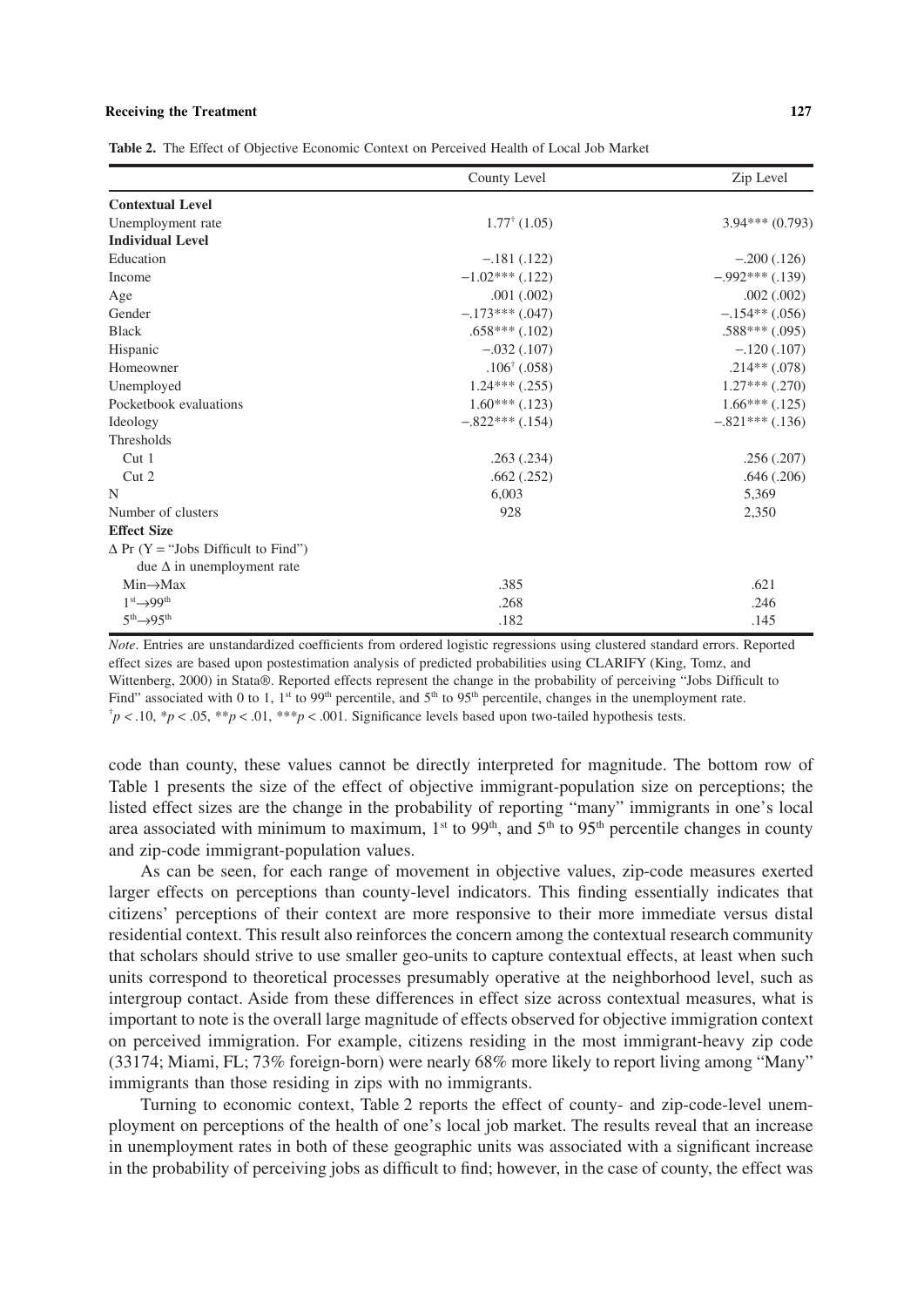only marginally significant. The magnitude of the effects for each geo-unit is presented in the bottom row and reveals that moving from minimum to maximum values of contextual unemployment increases perceptions of job scarcity and that this effect was substantively larger for zip-level indicators than for county-level unemployment by nearly 24%. However, when we restrict our focus to the effects of moving from the 1<sup>st</sup> to 99<sup>th</sup> and 5<sup>th</sup> to 95<sup>th</sup> percentile in unemployment, the magnitude of the effects for county and zip code are roughly equivalent in size. The results from these two models indicate that contextual unemployment exerted substantively large effects on perceptions of one's local job market. For example, citizens residing in the zip code experiencing the highest degree of unemployment (20006; Washington, DC) were roughly 62% more likely to report local jobs being difficult to find than those residing in zips with virtually no unemployment. Such a difference in probabilities indicates a strong tracking of variation in contextual perceptions with variation in actual contextual conditions.

#### **Perceived Context as a Mediator of Objective Context**

Having established that citizens are receiving the treatment, the next question of substantive interest is the degree to which this receipt serves as the path through which objective context influences attitudes of interest, such as valence-based judgments regarding immigration and sociotropic economic evaluations. For example, in moving from asking citizens to make rough judgments about the amount of local immigration to providing evaluations about whether they think immigration is a problem, it is of interest to test whether any observed effect of citizens' ethnic context on such a valence-based evaluation is mediated by perceptions of the amount of local immigration. This issue is of importance because if the objective size of local immigrant populations were found to exert an influence on such an attitude, but perceptions of the size of local immigrant populations were not mediating the effect, then it would raise serious questions about the mechanism underlying the contextual effect.

In this section, we move to assess whether objective context influences two key attitudes through contextual perceptions. In the case of ethnic context and immigration, we focus on whether contextual perceptions mediate the effect of actual context on attitudes concerning whether immigration is perceived to be a problem. We relied upon a four-category item in the Pew survey asking respondents to rate whether immigration is (1) "Not a problem at all" to (4) "A very big problem" in their community. In the case of economic context and unemployment, given that local unemployment has been found to be a useful instrumental variable for sociotropic evaluations (Hansford & Gomez, 2011), we focus on whether the effect of actual local unemployment on sociotropic economic evaluations is mediated by perceptions of the local job market. For this analysis, we used a standard sociotropic item in the Pew survey asking respondents to rate the "economic conditions in this county today," ranging from (1) "Excellent" to (4) "Poor."

To assess the mediated effects of objective context on these two attitudes via contextual perceptions, we rely upon structural equation models (SEMs). For each case—ethnic and economic context—we estimated a SEM that (1) regressed contextual perceptions on objective context and controls and (2) regressed the selected attitude on contextual perceptions, objective context, and controls. In each instance, the SEM enables us to observe the direct effect of objective context on contextual perceptions and the selected attitude of interest, and the indirect effect of objective context on the selected attitude *through* the effect of contextual perceptions on the attitude. Due to the ordinal nature of our perceptual mediators and attitudinal dependent variables, we used ordered probit link functions for these models and estimated the parameters using mean and variance adjusted weighted least squares in the software package Mplus® (Muthén & Muthén, 2007). Given that our prior results found that zip-code-level estimates for both ethnic and economic context exerted the largest effects, we focus our mediational analyses on this contextual level.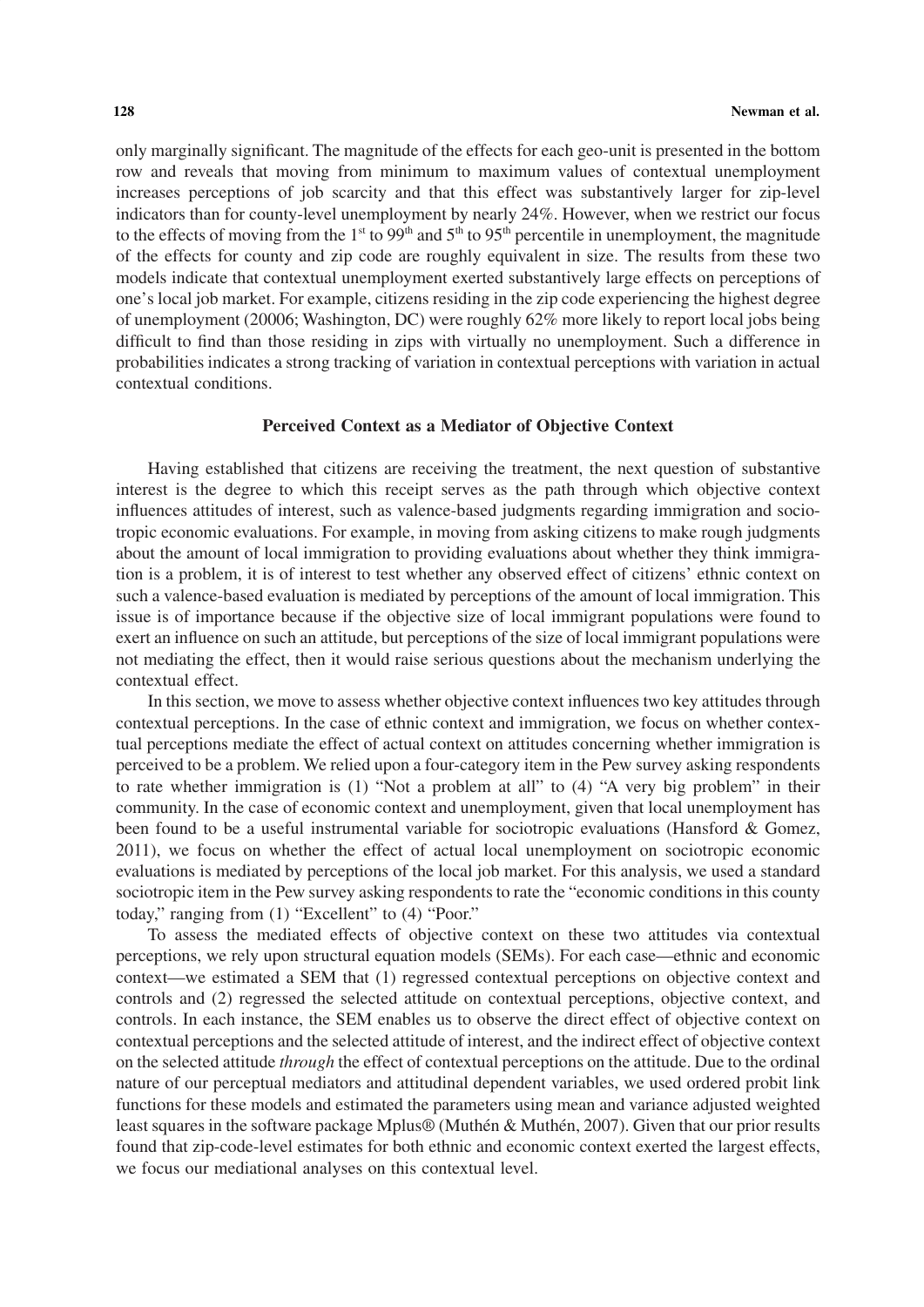#### **Receiving the Treatment** 129

|                                                                   | Effect on Perceptual<br>Mediator | Attitudinal Dependent Variable                      |                                          |  |
|-------------------------------------------------------------------|----------------------------------|-----------------------------------------------------|------------------------------------------|--|
|                                                                   |                                  | Immigration a "Very Big" Problem in Local Community |                                          |  |
|                                                                   | Perceived Immigration            | Absence of Mediator                                 | <b>Full SEM</b>                          |  |
| Percent Foreign-born (Zip)<br>Perceived Immigration               | $2.248***$ (.113)                | $2.036***$ (.268)                                   | $.527***$ $(.135)$<br>$.340***$ $(.018)$ |  |
| <b>Mediated Effect of Percent</b><br>Foreign-Born<br>Total effect |                                  |                                                     | $1.291***$ $(.134)$                      |  |
| Indirect effect                                                   |                                  |                                                     | $.764***$ $(.056)$                       |  |
| Percent of total effect of                                        |                                  |                                                     | 59.2                                     |  |
| objective context                                                 |                                  |                                                     |                                          |  |
| mediated by perceived<br>context                                  |                                  |                                                     |                                          |  |
|                                                                   |                                  | <b>Evaluations of National Economy</b>              |                                          |  |
|                                                                   | Perceived Jobs                   | Absence of Mediator                                 | <b>Full SEM</b>                          |  |
| Unemployment rate (Zip)                                           | $2.372***$ $(.304)$              | $1.432**$ (.495)                                    | .116(.308)                               |  |
| Perceived jobs                                                    |                                  |                                                     | $.336***$ $(.020)$                       |  |
| <b>Mediated Effect of</b>                                         |                                  |                                                     |                                          |  |
| <b>Unemployment Rate</b>                                          |                                  |                                                     |                                          |  |
| Total effect                                                      |                                  |                                                     | $.915**$ $(.326)$                        |  |
| Indirect effect                                                   |                                  |                                                     | $.798***$ $(.112)$                       |  |
| Percent of total effect of                                        |                                  |                                                     | 87.2                                     |  |
| objective context                                                 |                                  |                                                     |                                          |  |
| mediated by perceived                                             |                                  |                                                     |                                          |  |
| context                                                           |                                  |                                                     |                                          |  |

**Table 3.** The Effects of Objective Context on Attitudes through Perceived Context

*Note*. N = 5,369 (For all Models). Entries in columns 1 and 3 are Mean and Variance Adjusted Weighted Least Squares Estimates (WLSMV) using delta parameterization and 1,000 iterations in Mplus (v.5.21). Because Mplus treats ordinal dependent variables as latent variables, the coefficient estimates for the two structural equation models represent the standard-deviation unit change in the continuous latent variable underlying the ordinal-response dependent variable associated with a unit change in the independent variable. Entries in column 2 are unstandardized regression coefficients from ordered logistic regression models that exclude the perceptual mediator from the equation. \**p* < .05, \*\**p* < .01, \*\*\**p* < .001. Significance levels based upon two-tailed hypothesis tests.

For each contextual SEM analysis (see Table 3),<sup>5</sup> we present the direct effect of the zip-level indicators on contextual perceptions (column 1) and outcome attitudes (column 3), the direct effect of perceived context on outcome attitudes (column 3), and the effect of context on attitudes in the absence of contextual perceptions (column 2). As for mediated effects, we present the total effect of context on attitudes, the indirect effect of context on attitudes via perceived context, and the percent of the total effect of context on attitudes that is mediated by perceived context. This last value provides a measure of the degree to which receipt of the treatment from one's context serves as the intermediary through which context exerts its effect on these attitudes of interest.

Beginning with the mediational analysis for ethnic context, the top half of Table 3 presents several important results. Starting with the direct effects, we see that percent foreign-born significantly influences the perceived amount of local immigration (column 1) and that an increase in the perceived amount of local immigration was associated with a significant increase in the probability of believing immigration to be a very big problem in one's community (column 3). Turning to the indirect effects, the results reveal that the size of immigrant populations exerted a significant and

<sup>&</sup>lt;sup>5</sup> For ease of interpretation, we have excluded presentation of the estimates for the control variables.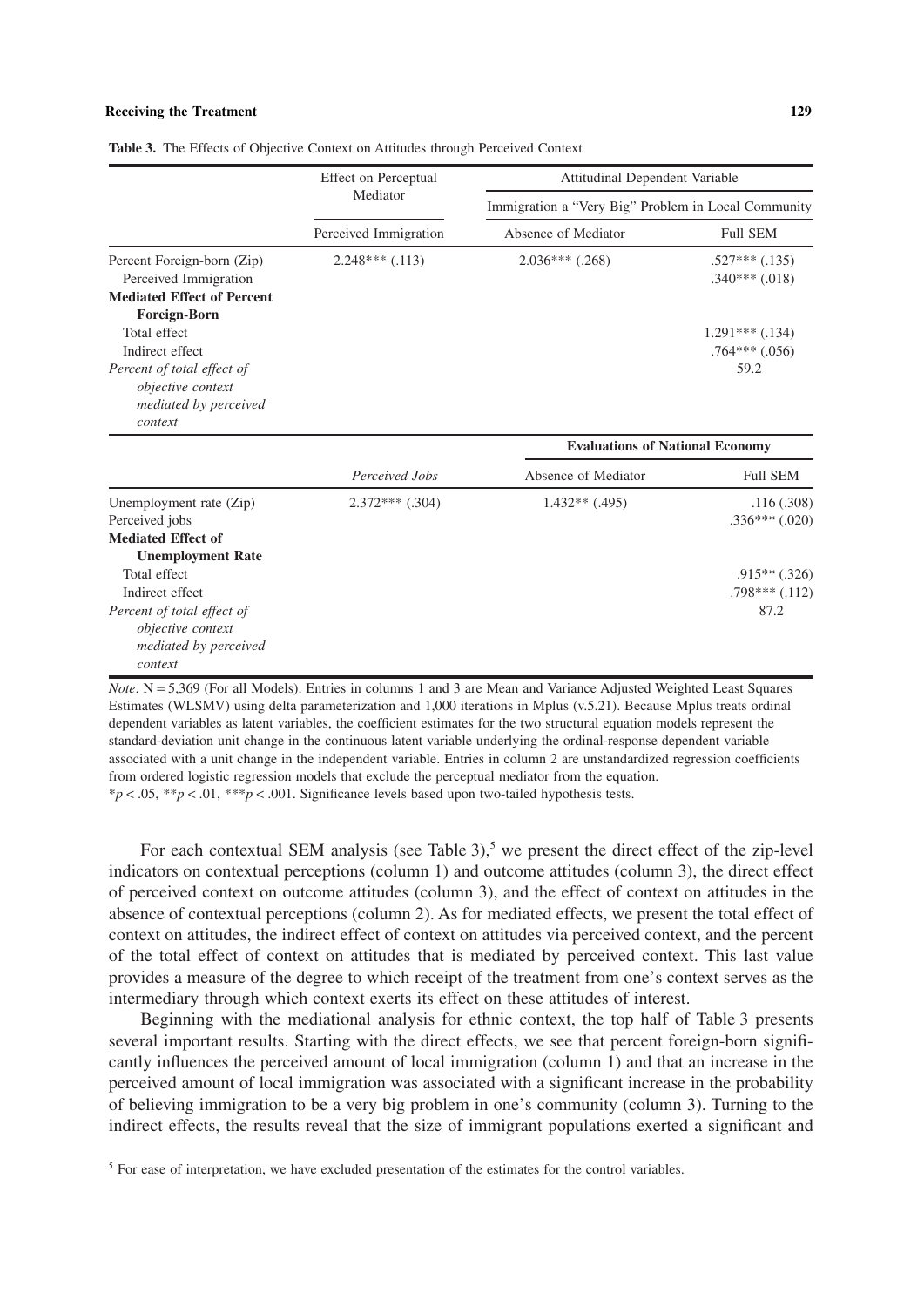positive indirect effect on the probability of perceiving immigration as a very big problem in one's community through its effect on the perceived amount of immigration in one's local area. Moreover, the results reveal that of the total effect of actual immigration context on perceptions of immigration as a problem, nearly 60% of the total effect is mediated by perceptions of the amount of local immigration in one's area. This finding indicates that not only are citizens receiving the treatment, this receipt accounts for well over half of the effect that the contextual treatment is exerting on citizens' valence-based attitudes concerning the impact of immigration in their local community.6

Moving on to the mediational analysis for economic context (bottom half of Table 3), the results indicate that the unemployment rate in respondents' zip code significantly influences their perceptions of the local job market (column 1) and that perceiving jobs in one's local community as difficult to find significantly increases the probability of perceiving the national economy as doing poorly (column 3). Moving on to the estimated mediated effects, the results reveal that an increase in the unemployment rate indirectly increases the probability of perceiving the national economy as doing poorly through its effect on perceived jobs. Moreover, the results reveal that slightly over 87% of the total effect of actual unemployment on sociotropic evaluations is mediated by perceptions of the health of one's local job market. Thus, consistent with the findings for ethnic context, not only are citizens aware of their context, this awareness overwhelmingly serves as the mechanism linking context to broader attitudes.

## **Conclusion**

The findings from this article represent an important resource for scholars interested in contextual effects. Across two contextual domains, we offer evidence that citizens are indeed "receiving the treatment" and that this receipt stands as an important intermediary through which context influences broader attitudes. Future research could build upon our work by assessing citizens' perception of other contextual factors, such as partisanship and political culture, or additional economic characteristics, such as income inequality. Upon analyzing these additional contextual domains, it is of substantive interest not only to determine whether citizens perceive their context but also whether some contextual forces exert stronger treatment effects over others. Additionally, scholars could analyze whether there is heterogeneity in citizens' perception of their environment, such that important differences across citizens (e.g., personality traits, economic situation, or prejudice) condition their attentiveness to various environmental conditions.

# **ACKNOWLEDGMENTS**

Correspondence concerning this article should be sent to Benjamin J. Newman, Department of Political Science, University of Connecticut, One University Place, Stamford, CT 06901. E-mail: benj.newman@uconn.edu

#### **REFERENCES**

Achen, C. H., & Shively, W. P. (1995). *Cross-level inference*. Chicago, IL: University of Chicago Press. Blake, D. E. (2001). Contextual effects on environmental attitudes and behaviour. *Environment and Behavior, 33*, 708–725.

<sup>6</sup> One potential concern with this analysis is the possibility of endogeneity induced by reciprocal causality between perceived immigration and the attitudes concerning whether immigration is a problem in one's local community. To address this issue, we estimated a nonrecursive path model (see Kaplan, 2009) in which we specified a feedback loop between the mediator and outcome endogenous variables (i.e., perceived immigration  $\leftrightarrow$  perceptions that immigration is a problem). The results from this model leave the key findings presented in Table 3 virtually unchanged.